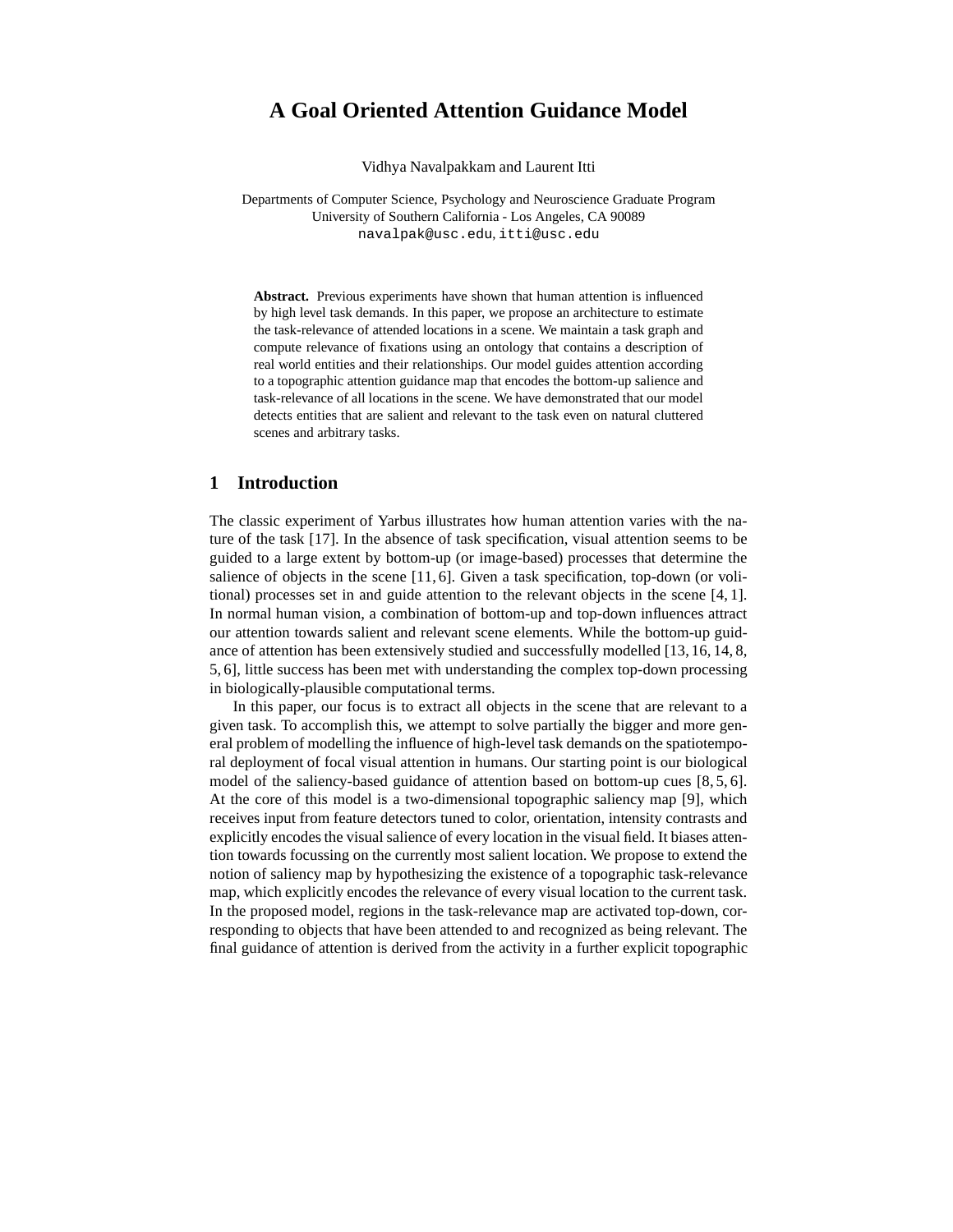map, the attention guidance map, which is the pointwise product of the saliency and task-relevance maps. Thus, at each instant, the model fixates on the most salient and relevant location in the attention guidance map.

Our model accepts a question such as "who is doing what to whom" and returns all entities in the scene that are relevant to the question. To focus our work, we have not for the moment attacked the problem of parsing natural-language questions. Rather, our model currently accepts task specification as a collection of object, subject and action keywords. Thus, our model can be seen as a question answering agent.

## **2 Related Work**

Attention and identification have been extensively studied in the past. A unique behavioral approach to attention is found in [12] where the authors model perception and cognition as behavioral processes. They guide attention using internal models that store the sequence of eye movements and expected image features at each fixation. Their main thrust is towards object recognition and how attention is modulated in the process of object recognition. In contrast, we model human attention at a level higher than object recognition.

The Visual Translator (VITRA) [3] is a fine example of a real time system that interprets scenes and generates a natural language description of the scene. Their low level visual system recognises and tracks all visible objects and creates a geometric representation of the perceived scene. This intermediate representation is then analysed during high level scene analysis to evaluate spatial relations, recognise interesting motion events, and incrementally recognise plans and intentions. In contrast to VITRA, we track only those objects and events that we expect to be relevant to our task, thus saving enormously on computation complexity. The drawback of the VITRA project is its complexity that prevents it from being extended to a general attention model. Unlike humans that selectively perceive the relevant objects in the scene, VITRA attends to *all* objects and reports only relevant ones.

A good neural network model for covert visual attention has been proposed by Van der Laar [15]. Their model learns to focus attention on important features depending on the task. First, it extracts the feature maps from the sensory retinal input and creates a priority map with the help of an attentional network that gives the top down bias. Then, it performs a self terminating search of the saliency map in a manner similar to our salience model [6]. However, this system limits the nature of its tasks to pyschophysical search tasks that primarily involve bottom-up processes and are already fulfilled by our salience model successfully [7] (using databases of sample traffic signs, soda cans or emergency triangles, we have shown how batch training of the saliency model through adjustment of relative feature weights improves search times for those specific objects).

In [10], the authors propose a real time computer vision and machine learning system to model and recognize human behaviors. They combine top-down with bottom-up information in a closed feedback loop, using a statistical bayesian approach. However, this system focusses on detecting and classifying human interactions over an extended period of time and thus is limited in the nature of human behavior that it deals with. It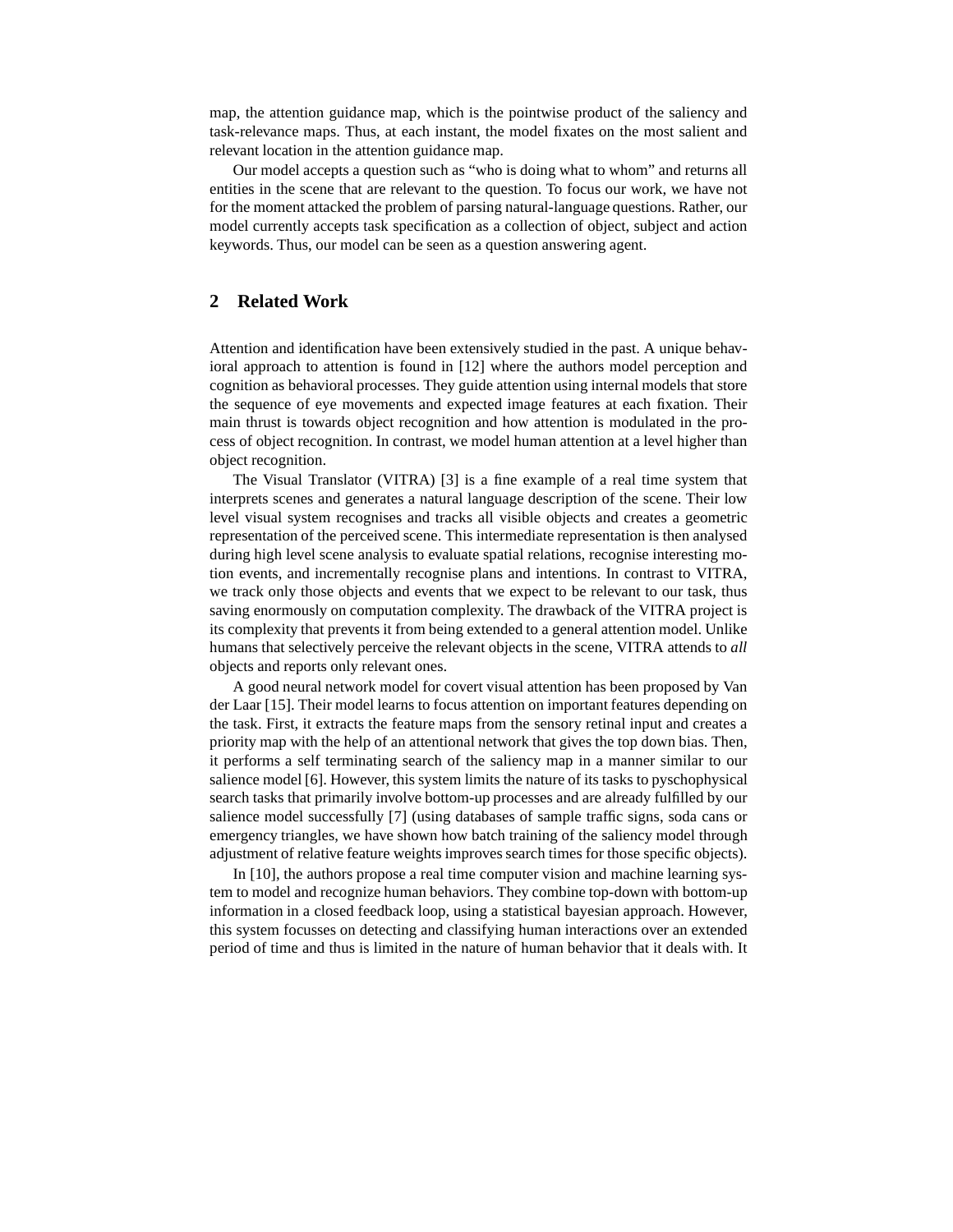

**Fig. 1.** An overview of our architecture

lacks the concept of a task/goal and hence does not attempt to model any goal oriented behavior.

## **3 Architecture**

Our attention model consists of 4 main components: the visual brain, the working memory, the long term memory (LTM) and the agent. The visual brain maintains three maps, namely the salience map, task-relevance map and attention guidance map. The salience map (SM) is the input scene calibrated with salience at each point. Task-Relevance Map (TRM) is the input scene calibrated with the relevance at each point. Attention Guidance Map (AGM) is computed as the product of SM and TRM. The working memory (WM) creates and maintains the task graph that contains all entities that are expected to be relevant to the task. In order to compute relevance, the WM seeks the help of the long term memory that contains knowledge about the various real-world and abtract entities and their relationships. The role of the agent is to simply relay information between the visual brain and the WM; WM and the LTM. As such, its behavior is fairly prototyped, hence the agent should not be confused with a homunculus.

The schema of our model is as shown in figure 1. The visual brain receives the input video and extracts all low level features. To achieve bottom-up attention processing, we use the salience model previously mentioned, yielding the SM [8, 5, 6]. Then, the visual brain computes the AGM and chooses the most significant point as the current fixation. Each fixation is on a scene segment that is approximately the size of the attended object [2]. The object and action recognition module is invoked to determine the identity of the fixation. Currently, we do not yet have a generic object recognition module; it is done by a human operator. The agent, upon receiving the object identity from the visual brain, sends it to the WM. The WM in turn communicates with the LTM (via the agent) and determines the relevance of the current fixation. The estimated relevance of the current fixation is used to update the TRM . The current fixation is inhibited from returning in the SM. This is done to prevent the model from fixating on the same point continuously. The visual brain computes the new AGM and determines the next fixation. This process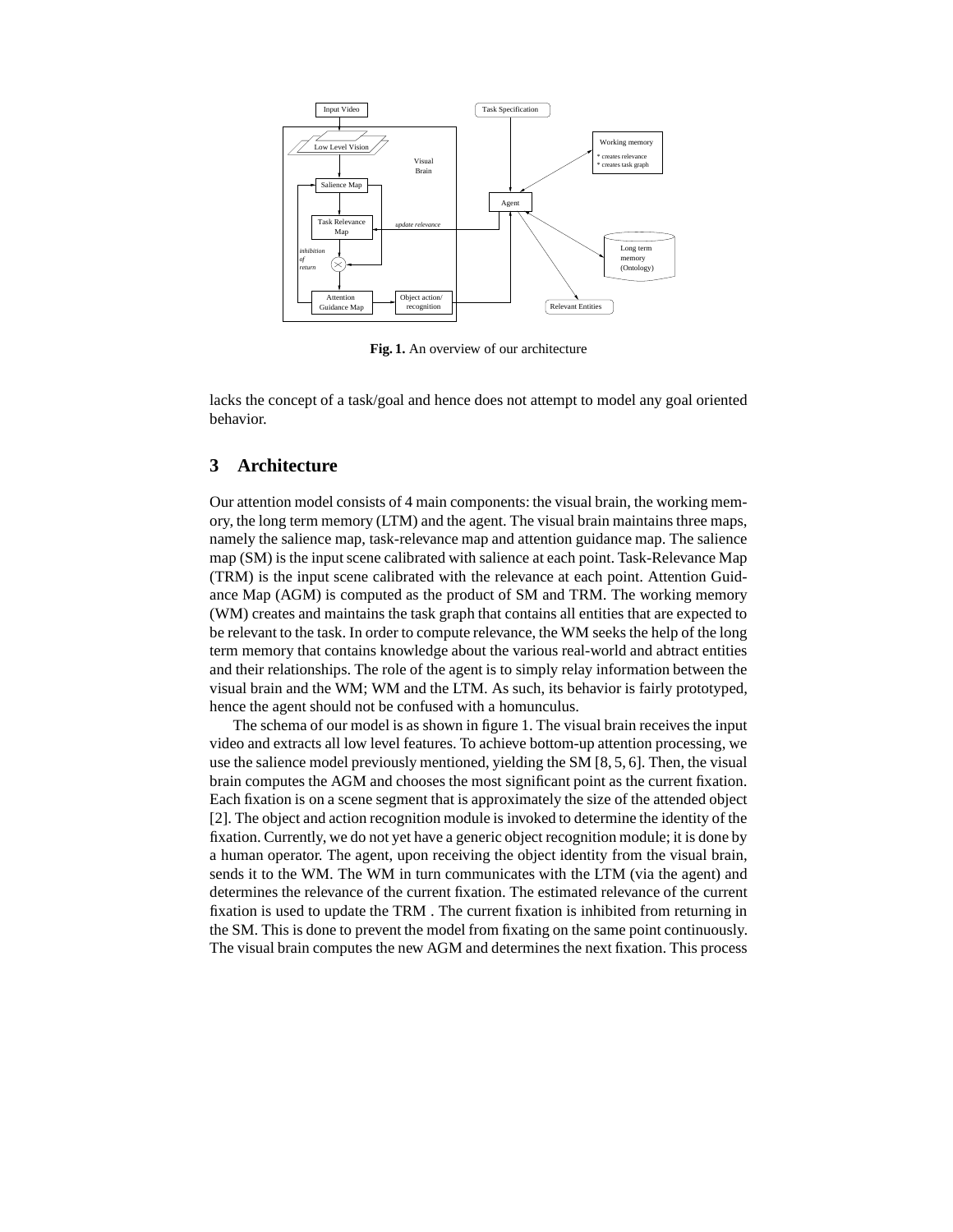

**Fig. 2.** A sample object ontology is shown. The relations include *is a*, *includes*, *part of*, *contains*, *similar*, *related*. While the first five relations appear as edges within a given ontology, the *related* relation appears as edges that connect the three different ontologies. The relations *contains* and *part of* are complementary to each other as in *Ship contains Mast*, *Mast is part of Ship*. Similarly, *is a* and *includes* are complementary. The co-occurrence measure is shown on each edge and the conjunctions, disjunctions are shown using the truth tables.

runs in a loop until the video is exhausted. Upon termination, the TRM is examined to find all the relevant entities in the scene.

The following subsections describe the important new components of our model in detail. The basic saliency mechanism has been described elsewhere [8, 5, 6].

### **3.1 LTM**

The LTM acts as the knowledge base. It contains the entities and their relationships. Thus, for technical purposes, we refer to it as ontology from now on. As stated earlier, our model accepts task specification in the form of object, subject and action keywords. Accordingly, we have the object, subject and action ontology. In our current implementation, our ontology focusses primarily on human-related objects and actions. Each ontology is represented as a graph with entities as vertices and their relationships as edges. Our entities include real-world concepts as well as abstract ones. We maintain extra information on each edge, namely the granularity and the co-occurrence. Granularity of an edge ( $g(u, v)$  where  $(u, v)$  is an edge) is a static quantity that is uniquely determined by the nature of the relation. The need for this information is illustrated with an example. While looking for the hand, fingers are considered more relevant than man because  $g(hand, fingers) > g(hand, man)$ . Co-occurrence of an edge  $(c(u, v))$  refers to the probability of joint occurrence of the entities connected by the given edge. We illustrate the need for this information with another example. While looking for the hand, we consider pen to be more relevant than leaf because  $c(hand, pen) > c(hand, leaf)$ .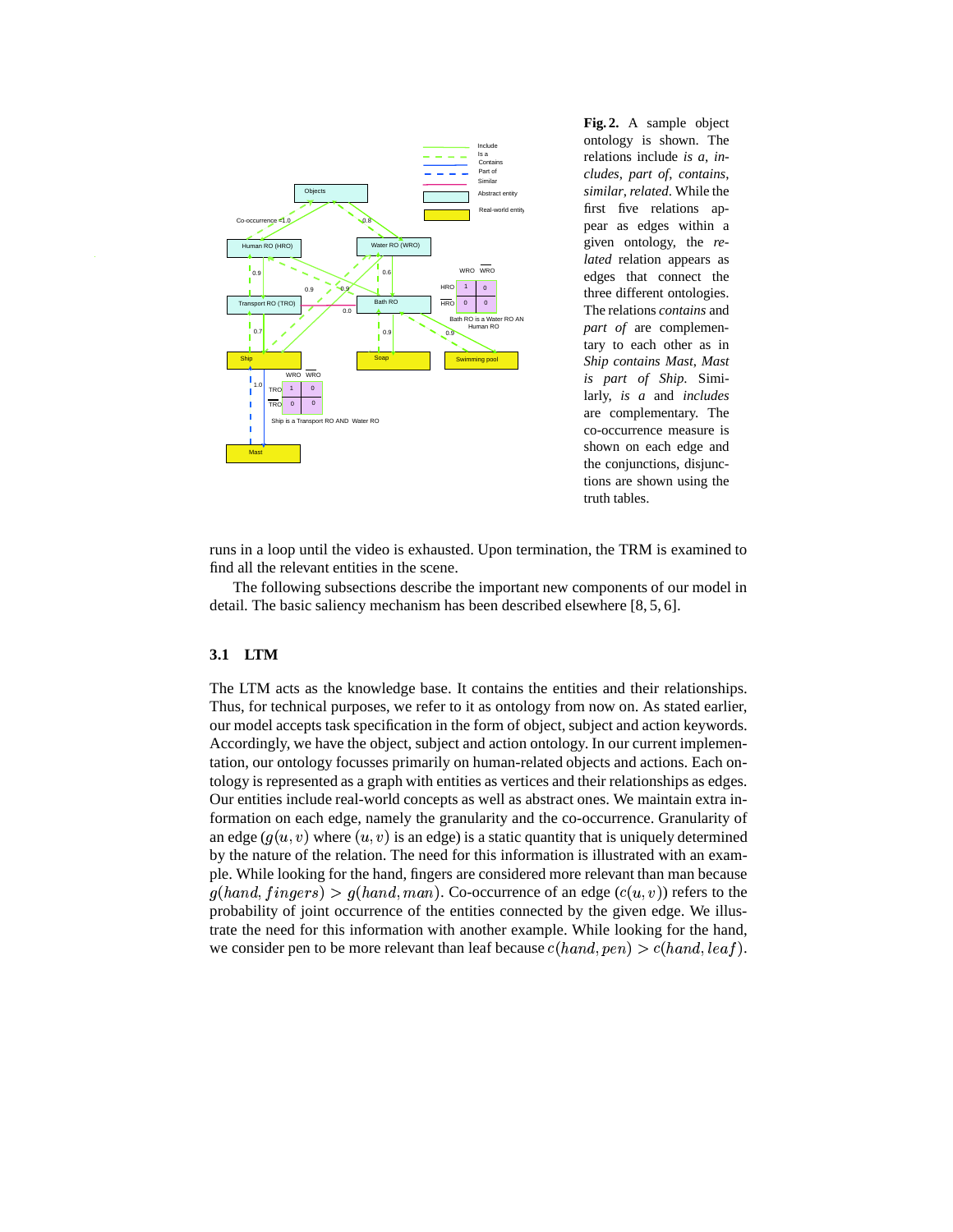

**Fig. 3.** To estimate the relevance of an entity, we check the existance of a path from entity to the task graph and check for property conflicts. While looking for a hand related object that is small and holdable, a big object like car is considered irrelevant; whereas a small object like pen is considered relevant.

Each entity in the ontology maintains a list of properties apart from the list of all its neighbours. These properties may also serve as cues to the object recognition module. To represent conjunctions and disjunctions or other complicated relationships, we maintain truth tables that store probabilities of various combinations of parent entities. An example is shown in figure 3.

#### **3.2 WM**

The WM estimates the relevance of a fixation to the given task. This is done in two steps. The WM checks if there exists a path from the fixation entity to the entities in the task graph. If yes, the nature of the path tells us how the fixation is related to the current task graph. If no such path exists, we declare that the current fixation is irrelevant to the task. This relevance check can be implemented using a breadth first search algorithm. The simplicity of this approach serves the dual purpose of reducing computation complexity (order of number of edges in task graph) and still keeping the method effective. In the case of object task graph, we perform an extra check to ensure that the properties of the current fixation are consistent with the object task graph (see figure 3). This can be implemented using a simple depth first search and hence, the computation complexity is still in the order of the number of edges in task graph which is acceptable.

Once a fixation is determined to be relevant, its exact relevance needs to be computed. This is a function of the nature of relations that connect the fixation entity to the task graph. It is also a function of the relevance of neighbours of the fixation entity that are present in the task graph. More precisely, we are guided by the following rules: the mutual influence on relevance between any two entities u and v decreases as a function of their distance (modelled by a  $decay\_factor$  that lies between 0 and 1). The influence depends directly on the nature of the edge  $(u, v)$  that is in turn determined by the granularity  $(g(u, v))$  and co-occurrence measures  $(c(u, v))$ . Thus we arrive at the following formula for computing relevance  $(R)$ .

$$
R_v = \max_{u: (u,v) \text{ is an edge}} (R_u * g(u,v) * c(u,v) * decay\_factor)
$$
 (1)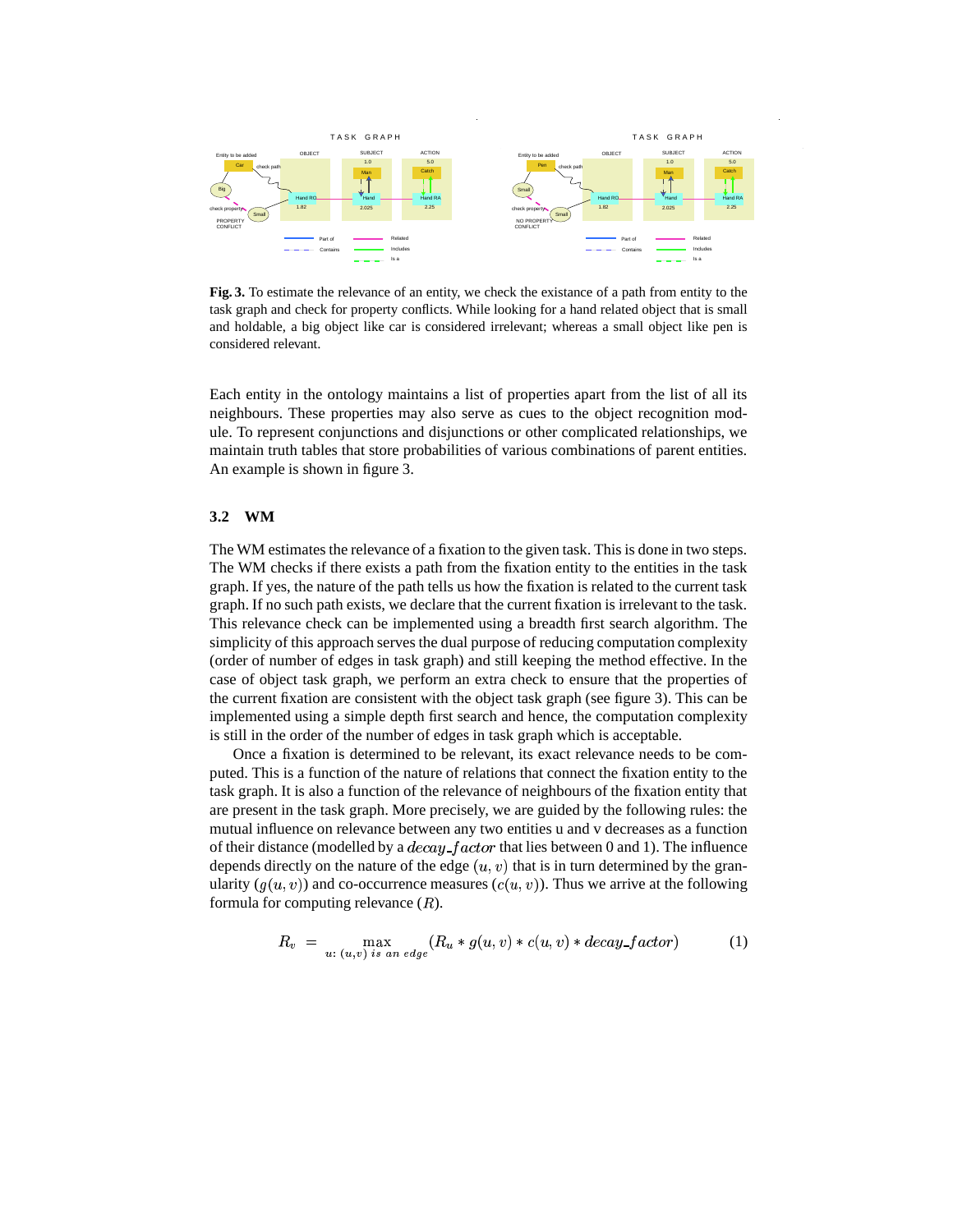

**Fig. 4.** In the figure, the first column shows the original scene, followed by the TRM (locations relevant to the task) and finally, the attentional trajectory. The shapes represent fixations where each fixation is on a scene segment that is approximately the size of the object. The human operator recognized fixations as car, building, road or sky. When asked to find the cars in the scene, the model displayed results as shown in the first row. When asked to find the buildings in the scene, the model's results were as shown in the second row.

The relevance of a fixation depends on the entities present in the task graph. Hence, an important phase is the creation of the intial task graph. The initial task graph consists of the task keywords. For instance, given a task specification such as "what is John catching"; we have "John" as the subject keyword and "catch" as the action keyword. After adding these keywords to the task graph, we further expand the task graph through the "is a " relations. Our new task graph contains "John is a man", "catch is a hand related action". As a general rule, upon addition of a new entity into the task graph, we expand it to related entities. Here, we expand the initial task graph to "hand related action is related to hand and hand related object". Thus even before the first fixation, we have an idea about what entities are expected to be relevant. Once the initial task graph is formed, the model fixates and the WM finds the relevance of the new fixation based on the techniques discussed above. Upon addition of every entity into the task graph, its relevance is propagated to its neighbours.

### **4 Results**

We tested our model on arbitrary scenes including natural cluttered scenes. To verify the model, we ran it on several images asking different questions on the same image and the same question on different images. On the same scene, our model showed different entities to be relevant based on the task specification. Two such examples are illustrated here. On a city scene, we asked the model to find the cars. Without any prior knowledge of a city scene, our model picked the relevant portions of the scene. On the same scene,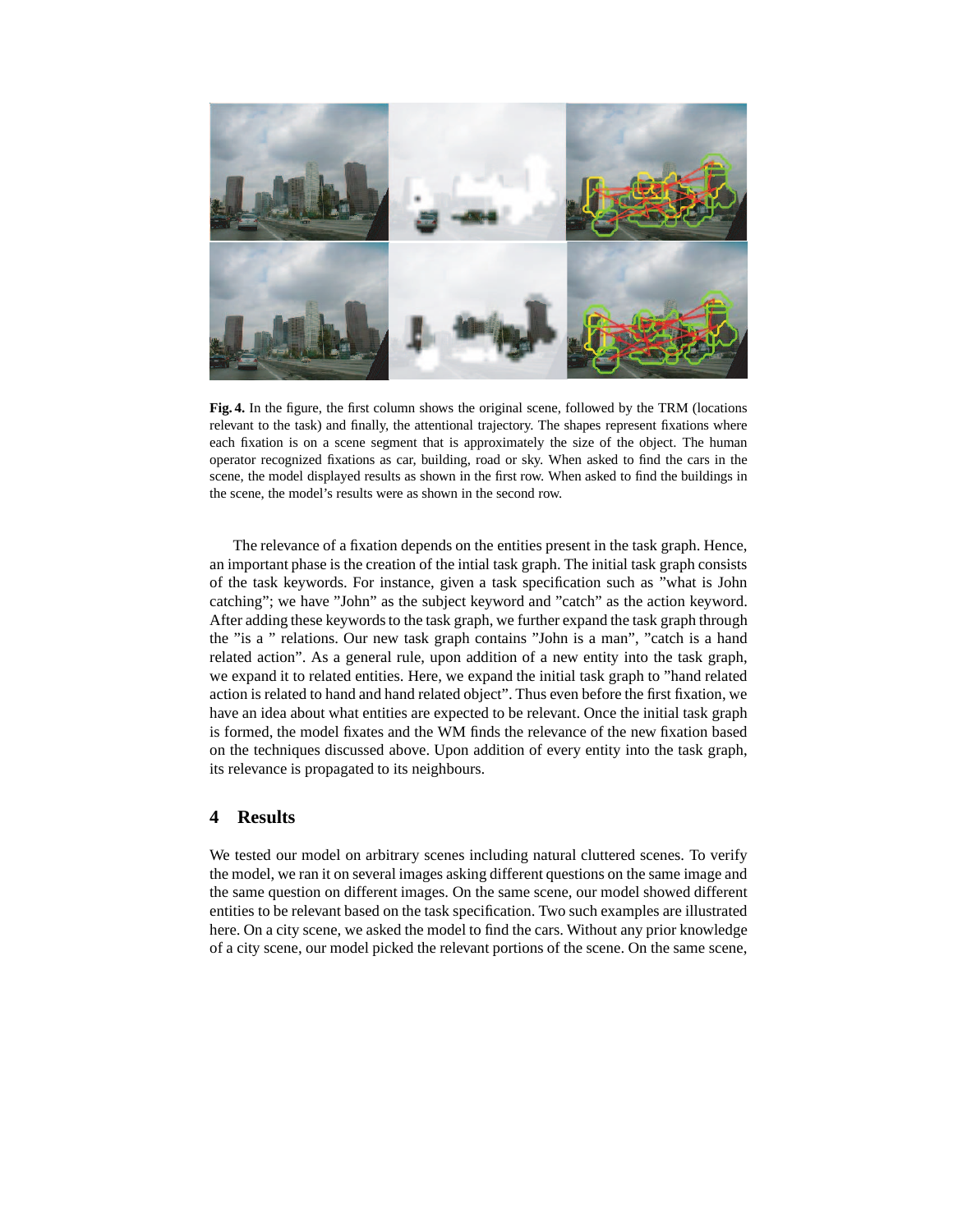

**Fig. 5.** In the figure, the first column is the original image, followed by the TRM after five attentional shifts and the final TRM after twenty attentional shifts. When asked to find the faces of people in the scene, the model displayed results as shown in the first row. When asked to determine what the people were eating, the model's results were as shown in the second row. The human operator recognized fixations as some human body part (face, leg, hand etc) or objects such as bottle, chandelier, plate, window, shelf, wall, chair, table.

when the model was asked to find the buildings, it attended to all the salient features in the buildings and determined the roads and cars to be irrelevant (see figure 4). On a natural cluttered scene, we asked the model to determine the faces of people in the scene and find what they were eating. As expected, the model showed that the relevance of entities in the scene varied with the nature of the task. For the first task, the model looked for human faces and consequently, it marked human body parts as relevant and other objects as irrelevant. While in the second task, the model looked for hand related objects near the human faces and hands to determine what the people were eating (see figure 5). Thus, even in arbitrary cluttered scenes, our model picks up the entities relevant to the current task.

## **5 Discussion and Outlook**

Our broader goal is to model how internal scene representations are influenced by current behavioral goals. As a first step, we estimate the task-relevance of attended locations. We maintain a task graph in working memory and compute relevance of fixations using an ontology that contains a description of worldly entities and their relationships. At each instant, our model guides attention based on the salience and relevance of entities in the scene. At this infant stage, most of the basic components of our proposed architecture are in place and our model can run on arbitray scenes and detect entities in the scene that are relevant to arbitrary tasks.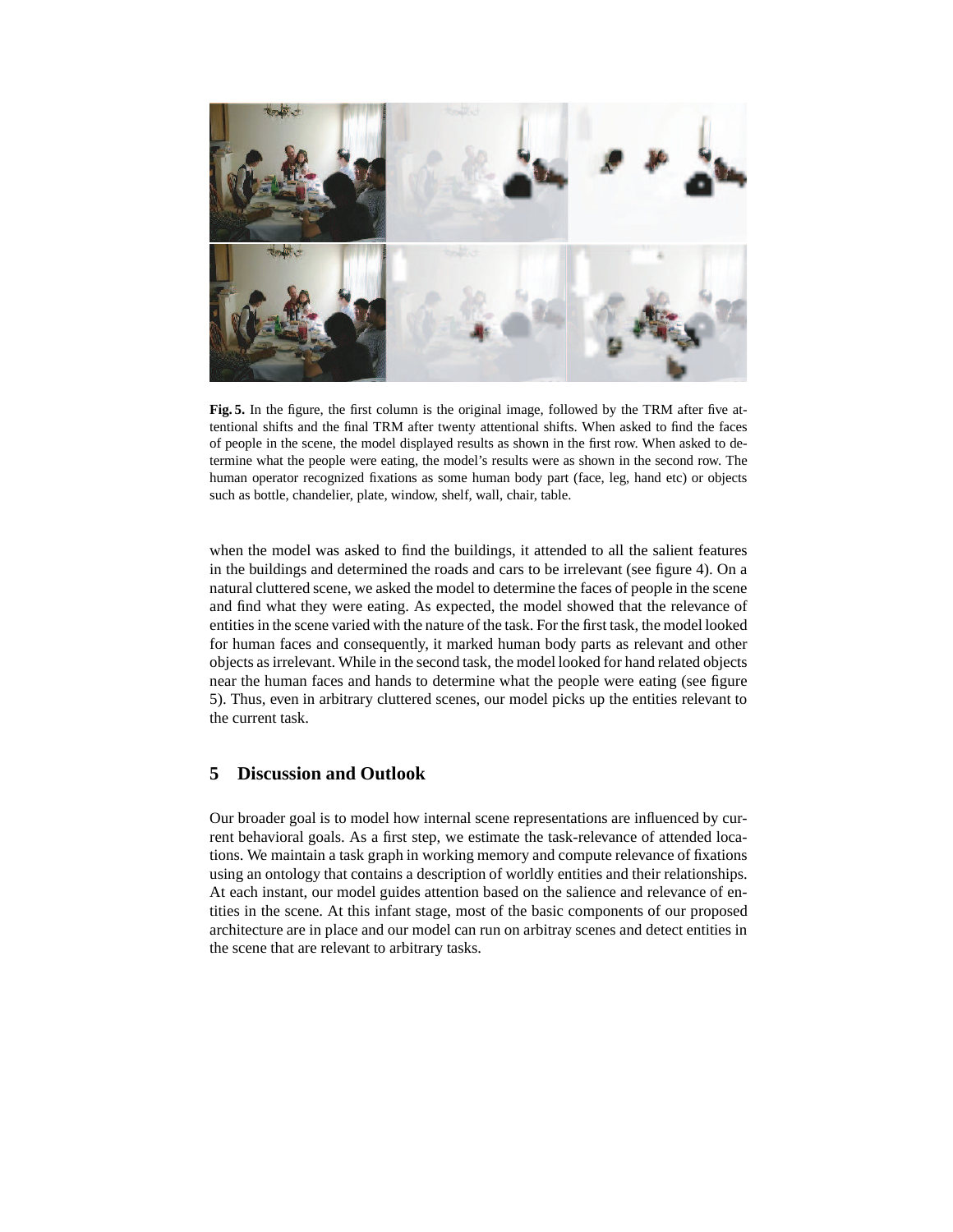Our approach directly contrasts with previous models (see section 2) that scan the entire scene, track all objects and events and subsequently analyze the scene to finally determine the task-relevance of various objects. Our aim is to prune the search space, thereby performing as few object identifications and attentional shifts while trying to analyse the scene. Towards this end, our salience model serves as a first filtration phase where we filter out all non salient locations in the scene. As a second phase of filtration, we attempt to further prune the search space by determining which of these salient locations is relevant to the current task. Thus, our approach is to perform minimal attentional shifts and to incrementally build up knowledge of the scene in a progressive manner.

At this preliminary stage, the model has several limitations. It cannot yet make directed attentional shifts, nor does it support instantiation. In future, we plan to expand the ontology to include more real-world entities and model complex facts. We also plan to allow instantiation such as "John is an instance of a man"; where each instance is unique and may differ from each other. Including directed attentional shifts into our model would require that spatial relations also be included in our ontology (e.g., look up if searching for a face but found a foot) and would allow for more sophisticated top-down attentional control. Knowledge of such spatial relationships will also help us prune the search space by filtering out most irrelevant scene elements (e.g., while looking for John, if we see Mary's face, we can also mark Mary's hands, legs etc are irrelevant provided we know the spatial relationships). Several models already mentioned provide an excellent starting point for this extension of our model [12]. Finally, there is great opportunity within our new framework for the implementation of more sophisticated rules for determining the next shift of attention based on task and evidence accumulated so far. This in turn will allow us to compare the behavior of our model against human observers and to obtain a greater understanding of how task demands influence scene analysis in the human brain.

### **6 Acknowledgements**

We would like to thank all ilab members for their help and suggestions. This research is supported by the Zumberge Faculty Innovation Research Fund.

### **References**

- 1. M Corbetta, J M Kincade, J M Ollinger, M P McAvoy, and G L Shulman. Voluntary orienting is dissociated from target detection in human posterior parietal cortex [published erratum appears in nat neurosci 2000 may;3(5):521]. *Nature Neuroscience*, 3(3):292–297, Mar 2000.
- 2. D Walther, L Itti, M Reisenhuber, T Poggio, C Koch. Attentional Selection for Object Recognition - a Gentle Way. *BMCV2002*, in press.
- 3. Gerd Herzog and Peter Wazinski. VIsual TRAnslator: Linking perceptions and natural language descriptions. *Artificial Intelligence Review*, 8(2-3):175–187, 1994.
- 4. J B Hopfinger, M H Buonocore, and G R Mangun. The neural mechanisms of top-down attentional control. *Nature Neuroscience*, 3(3):284–291, Mar 2000.
- 5. L. Itti and C. Koch. A saliency-based search mechanism for overt and covert shifts of visual attention. *Vision Research*, 40(10-12):1489–1506, May 2000.